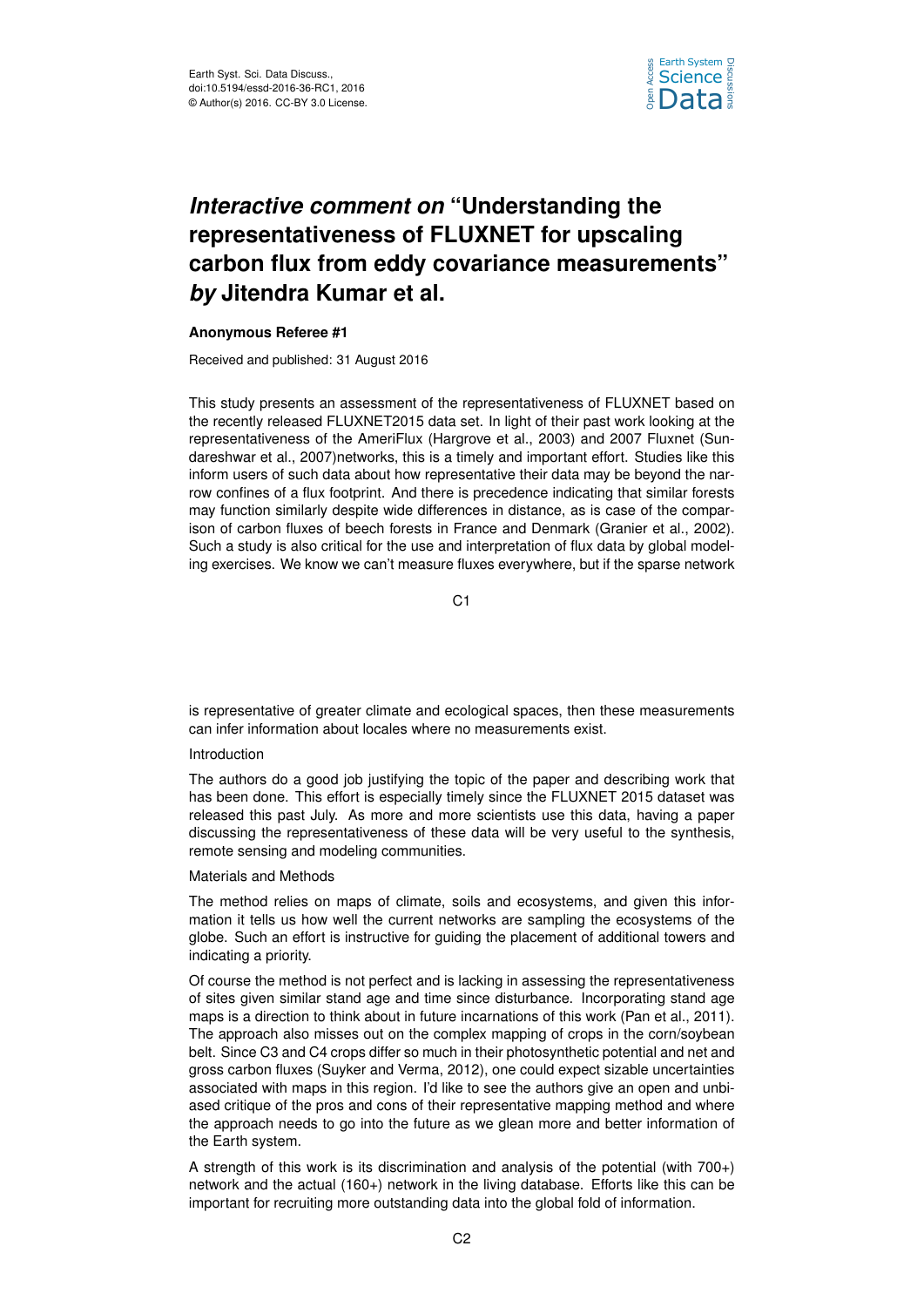The paper does a nice job producing maps of these different networks.

Much of this analysis rests on a diverse list of bioclimatic variables, mapped at 4 km resolution. It is unclear if all variables are needed, what their uncertainty is as they are spatially filled, and if all the variables are needed. In addition, in some regions seasonal climate may be better than annual averages or sum. Here, I applaud the authors as they consider quarterly statistics and are agnostic to the timing, giving them flexibility for north and south hemispheres and Mediterranean ecosystems with a winter/spring growing season.

Splitting and lumping is always an intense argument among ecologists. Parsimony has its strength and here I see 10 ecoregions are describes. More information on why this value would be helpful. In other words, what happens if there are more or less?

Figure 3. I like the examples of how representative 2 candidate sites may be. However the authors need to do a better job instructing the reader on the nuance of the grey scale. Is 0 good, why, and how bad is 0.10? In other words we need some better context to interpret the numerical values of the grey scale. A rainbow color map may be more instructive. Plus the figure is vague to what the grey scale is. Nothing is said in the figure caption, nor does the text clearly state if it relates to any equation in particular. While I like the topic, the authors need to work a bit more on being clear and telling a clearer narrative.

Figure 4 is very important as it tells us how representative the 164 site dataset is. Now in reality there remain data in the 2007 La Thuile dataset that for practical reasons did not migrate to the 2015 Fluxnet database, but are still publicly available. So seeing a map with sites from both datasets could be instructive, too. Please add an additional map with the sites in the 2007 and 2015 datasets. The range of the grey scale in Figure 4 is only between 0 and 0.025. What does this mean? Again a rainbow color palette may be better in distinguishing representativeness better. At present all I can assume is white is good.

C3

I would also like to see a potential representative map based on all the registered sites and compare them with the actual network. This is missing and needed information by this analysis.

It is interesting to see the missing regions like Latin America, parts of Asia, Africa and the Pacific Northwest. Now FLUXNET Canada had a number of sites in the Pacific Northwest. I would hope this dark region would lighten up with their inclusion.

Figure 5 is interesting. I like the more detailed and in depth analysis of this paper and looking at the history and growth of the network.

Figures 1 and 6 and Table 2 tell us nothing about the assigned ecoregions in the maps. The authors need to pay more attention to specific details. We need either a table, legend or caption telling us what regions 1 through 10 refer to. More attention to detail is needed here and throughout the paper.

Table 2 is interesting and important in terms of documenting ecoregions that are relatively over and under sampled. Again this analysis is important for helping the network evolve and improve, either with new sites or better recruiting of existing data from under reported regions. We do know there are many more flux towers across China and Brazil and a few in Argentina and Equador. So there is hope.

This paper does something new and different from the earlier incarnations by assessing the representativeness of GPP. On one hand, this maybe is a good idea, given the complex use of climate, flux networks and remote sensing by Jung et al, Beer et al and Xiao et al to produce both global and continental flux maps. Yet, as I read the material I see a lacking of connection between the first part of the paper and this part. The question to me revolves around the uncertainty in global GPP given the actual flux network. I think this team would do better service comparing estimates of GPP with a sparse actual network and with the ideal denser registered network. As I read on and came back to this section, I think my problem in understanding what is going on stems from the very, very vague description of what this team did to 'upscale GPP', compared